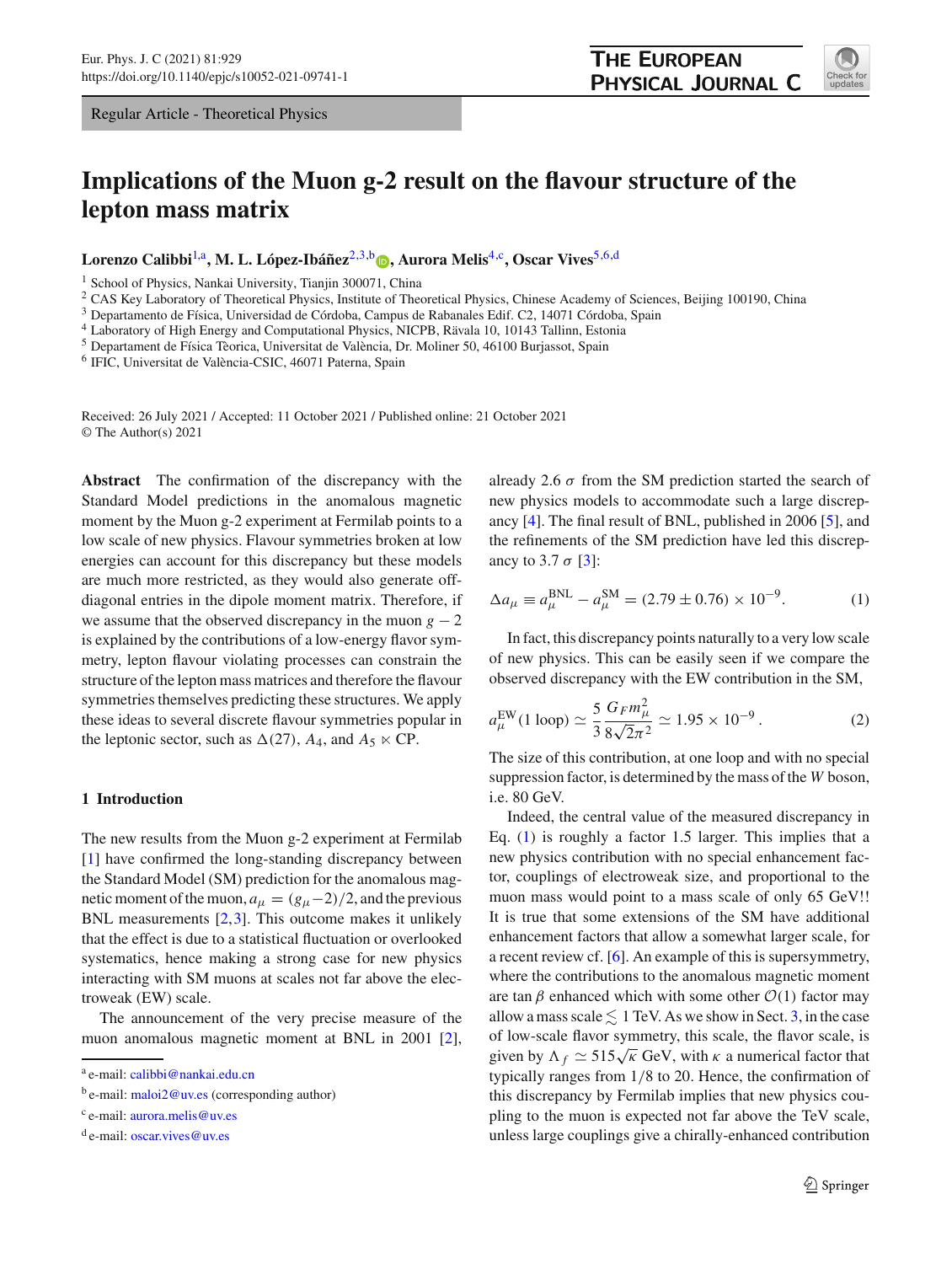to the muon  $g - 2$ , which would require tuned cancellations between the tree-level contribution and a new radiative contribution to the muon mass [\[7](#page-8-6)[–9](#page-8-7)].

In this note, we show that, if confirmed, the Muon g-2 result would have profound implications, in the context of a low-energy flavor symmetry, for the flavour structure of the lepton sector of the Standard Model (SM), practically constraining the charged-lepton Yukawa matrix, or the scale of flavour symmetry breaking. The key point can be expressed as follows. Although so far we have no experimental indication of the mechanism responsible for the observed flavor structures, the previous success of symmetries in the advance of modern physics, makes us believe that the use of a flavor symmetry may help in the solution of the flavor puzzle. So, let us make the (to some extent strong) assumption that a new flavour dynamics at the scale  $\Lambda_f$  is at the origin of the hierarchies and peculiar patterns of fermion masses and mixing. As a specific example, we can have in mind a model based on flavour symmetries of the Froggatt-Nielsen type [\[10](#page-8-8)[–12](#page-8-9)], where the SM Yukawa couplings arise after the symmetry is broken by the vev of scalar fields called flavons and such breaking is transmitted to the SM fermions through the interaction of certain mediator fields (cf. [\[13,](#page-8-10)[14\]](#page-8-11) for further discussion about the UV completion of this kind of models). Below this scale, we integrate out flavour mediators and flavons so that the only dimension four operator in the SM are the Yukawa couplings, and higher dimension operators are suppressed by the corresponding power of  $\Lambda_f$ . Besides, the dipole operators  $\sim \bar{\ell} \sigma_{\mu\nu} P_R \ell F^{\mu\nu}$  involve exactly the same fermionic fields as the Yukawa couplings, and, necessarily, the same flavour dynamics must dictate the flavour structure of these couplings are responsible for the *a*<sup>μ</sup> anomaly. If we call  $\Lambda$  the scale associated with the new physics in the loop that generates the dipole operators, we have that provided that  $\Lambda_f \gg \Lambda$ , the flavour structure of the dipole operators will be exactly proportional to the Yukawa couplings (the only flavourful dimension 4 operator), with negligible corrections of order  $m_\ell^2/\Lambda_f^2$ . However, if  $\Lambda_f \simeq \Lambda$ , or even the new physics responsible for the new contributions to dipole moments is the very same flavour dynamics, the flavour structure of the dipole operator will be similar to the Yukawa structure, but, in general, not exactly proportional to the Yukawa matrices. As a consequence, such a flavour dynamics (e.g. a Froggatt-Nielsen-like model based on some flavour symmetries) will be severely constrained by the requirement that the muon dipole is as large as needed to account for the anomaly, simultaneously evading the stringent bounds on the flavourviolating counterparts of such operator, inducing the lepton flavour violating (LFV) decays  $\ell \to \ell' \gamma$  (for a recent review on LFV see [\[15\]](#page-8-12)). In other words, the fact that the charged leptons Yukawas and the coefficients of the dipole operators need to be to large extent aligned to evade LFV constraints

provides us with non-trivial information on any underlying flavour dynamics broken at a low scale.

The new result of the Muon g-2 experiment is  $3.3\sigma$  away from the SM prediction [\[1](#page-8-0)] and thus is compatible with the previous BNL measurement, Eq. [\(1\)](#page-0-5). The combination of the two experiments reads:

<span id="page-1-1"></span>
$$
\Delta a_{\mu} \equiv a_{\mu}^{\text{NEW}} - a_{\mu}^{\text{SM}} = (2.51 \pm 0.59) \times 10^{-9},\tag{3}
$$

which amounts to a  $4.2\sigma$  deviation from the SM prediction. It is unlikely that such a discrepancy can be fully explained by underestimated uncertainties of the SM hadronic contribution [\[3](#page-8-2)]. It is also interesting to notice that, even if hadronic vacuum polarization effects were large enough to account for the anomaly, as suggested by recent lattice QCD results [\[16](#page-8-13)], this would typically impact the EW fit causing tensions of similar significance in other EW observables [\[17](#page-8-14)[–20](#page-8-15)].

For what concerns the electron  $g - 2$  the situation is at present inconclusive. The SM calculation crucially depends on  $\alpha_{em}$ , but the two most precise determinations of it from atomic physics  $[21,22]$  $[21,22]$  $[21,22]$  are incompatible at the  $5\sigma$  level. Depending on which measurement is employed the prediction for *ae* gives:

<span id="page-1-5"></span><span id="page-1-2"></span>
$$
\Delta a_e^{\text{Cs}} \equiv a_e^{\text{exp}} - a_e^{\text{SM,Ca}} = -(8.8 \pm 3.6) \times 10^{-13},\tag{4}
$$

$$
\Delta a_e^{\text{Rb}} \equiv a_e^{\text{exp}} - a_e^{\text{SM,Rb}} = (4.8 \pm 3.0) \times 10^{-13}.
$$
 (5)

In particular, the second one  $[22]$  $[22]$  is compatible with the experimental measurement at the 1.6  $\sigma$  level and thus we will just employ it to bound possible new-physics contribution to  $a_e$ .

As mentioned above, in an effective Lagrangian approach, non-standard effects to the leptonic observables of interest  $(\Delta a_{\ell}, \mu \rightarrow e_{\gamma}, EDMs, etc.)$  are captured by the dipole operators:

<span id="page-1-3"></span>
$$
\mathcal{L} \supset \frac{ev}{8\pi^2} C_{\ell\ell'} (\bar{\ell}\sigma_{\mu\nu} P_R \ell') F^{\mu\nu} + \text{h.c. } \ell, \ell' = \text{e}, \mu, \tau,
$$
\n(6)

where  $v \approx 246$  GeV is the Higgs vev. Here we define the Wilson coefficients  $C_{\ell\ell'}$  (that in our convention have mass dimension  $\text{GeV}^{-2}$ ) as corresponding to new-physics contributions only. This effective Lagrangian constitutes a modelindependent description of the new-physics effects we are interested in, so long as the new-physics scale is much larger than the energy scale associated to our observables, i.e. the lepton masses. In terms of the above Wilson coefficients the new-physics contribution to the  $\Delta a_{\ell}$  reads:<sup>[1](#page-1-0)</sup>

<span id="page-1-4"></span>
$$
\Delta a_{\ell} = \frac{m_{\ell} v}{2\pi^2} \operatorname{Re}(C_{\ell\ell}).
$$
\n(7)

<span id="page-1-0"></span><sup>&</sup>lt;sup>1</sup> This is obtained employing the conventions found e.g. in [ $23$ ]. Notice the sign difference (stemming from the definition of the covariant derivative) with respect to the result reported in the review in Ref. [\[24\]](#page-9-3).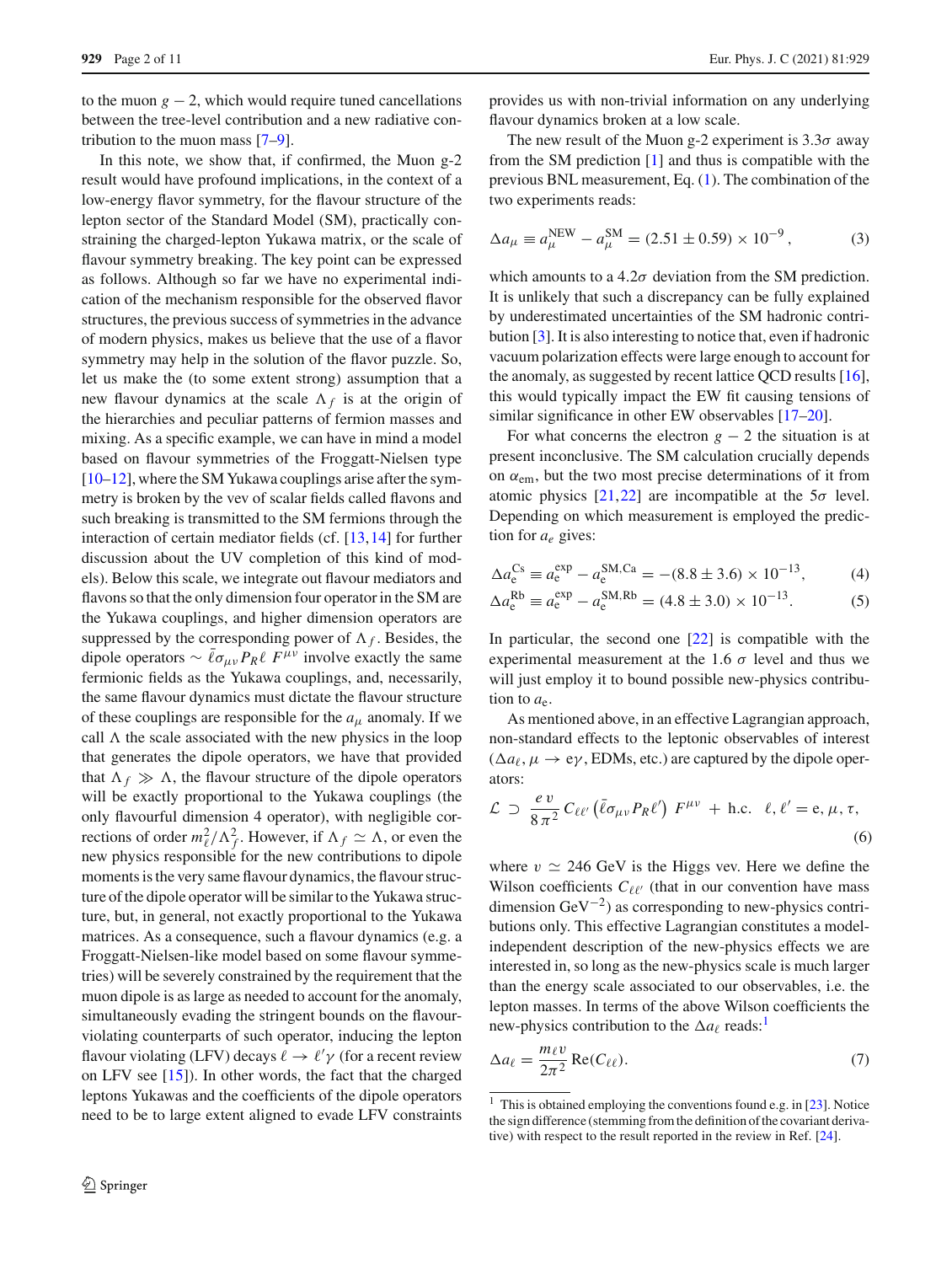In order to fit the experimental result in Eq. $(3)$ , the relevant dipole coefficient needs to attain the following  $1\sigma$  range:

<span id="page-2-3"></span>
$$
Re(C_{\mu\mu}) \approx [1.5, 2.4] \times 10^{-9} \text{ GeV}^{-2}.
$$
 (8)

For what concerns  $a_e$ , the result in Eq.  $(5)$  translates into the 95% CL bound:

<span id="page-2-0"></span>
$$
-1.9 \times 10^{-11} \text{ GeV}^{-2} \lesssim \text{Re}(C_{ee}) \lesssim 1.7 \times 10^{-10} \text{ GeV}^{-2}.
$$
 (9)

Finally the yet unmeasured tau  $g - 2$  provide a loose bound to the  $C_{\tau\tau}$  coefficient:

<span id="page-2-4"></span>
$$
-3.7 \times 10^{-4} \text{ GeV}^{-2} \lesssim \text{Re}(C_{\tau\tau}) \lesssim 1.7 \times 10^{-4} \text{ GeV}^{-2},
$$
\n(10)

which follows from the constraint  $-0.007 < a<sub>\tau</sub> < 0.005$ that has been obtained employing data for tau lepton production at leptonic colliders [\[25](#page-9-4)] and the SM prediction  $a_{\tau}^{\text{SM}} = 117721(5) \times 10^{-8}$  [\[26\]](#page-9-5).

On the other hand, the imaginary parts of the dipole coefficients give rise to lepton EDMs:

$$
d_{\ell} = \frac{ev}{4\pi^2} \operatorname{Im}(C_{\ell\ell}),\tag{11}
$$

resulting in the following bounds

$$
|\text{Im}(C_{ee})| \lesssim 9.0 \times 10^{-17} \text{ GeV}^{-2}, \ |\text{Im}(C_{\mu\mu})| \lesssim 1.2
$$
  
×10<sup>-6</sup> GeV<sup>-2</sup>,  $|\text{Im}(C_{\tau\tau})| \lesssim 3.7 \times 10^{-4} \text{ GeV}^{-2},$  (12)

which were obtained respectively from the experimental limits  $d_e$  < 1.1 × 10<sup>-29</sup> *e* cm [\[27](#page-9-6)],  $d<sub>μ</sub>$  < 1.9 × 10<sup>-19</sup> *e* cm [\[28](#page-9-7)],  $d_{\tau}$  < 4.5 × 10<sup>-17</sup> *e* cm [\[29\]](#page-9-8). As we can see, the very stringent constraint on the electron EDM implies that, if *Cee* saturates the bound in Eq. [\(9\)](#page-2-0), its phase must be suppressed at the  $10^{-6} - 10^{-5}$  level.<sup>[2](#page-2-1)</sup>

The flavour-changing couplings instead contribute to LFV processes, in particular to the radiative decays:

$$
\frac{\text{BR}(\ell \to \ell' \gamma)}{\text{BR}(\ell \to \ell' \nu \bar{\nu}')} = \frac{3\alpha}{\sqrt{2\pi} G_F^3 m_\ell^2} \left( |C_{\ell\ell'}|^2 + |C_{\ell'\ell}|^2 \right), \tag{13}
$$

where the coefficients  $C_{\ell\ell'}$  are defined in the basis where the lepton Yukawa matrix  $Y_{\ell}$  is diagonal, that we call below the "mass basis". The experimental bound  $BR(\mu \to e\gamma)$  <  $4.2 \times 10^{-13}$  [\[31](#page-9-9)] then translates into the following constraint:

<span id="page-2-5"></span>
$$
|C_{e\mu}|, |C_{\mu e}| \lesssim 3.9 \times 10^{-14} \text{ GeV}^{-2}. \tag{14}
$$

Similarly, bounds from  $\tau \to \mu \gamma$  and  $\tau \to e \gamma$  [\[32,](#page-9-11)[33\]](#page-9-12) respectively give:

<span id="page-2-6"></span>
$$
|C_{\tau\mu}|, |C_{\mu\tau}| \lesssim 5.0 \times 10^{-10} \text{ GeV}^{-2}, \tag{15}
$$

$$
|C_{\tau e}|, |C_{\mu e}| \lesssim 4.3 \times 10^{-10} \text{ GeV}^{-2}. \tag{16}
$$

As mentioned above, all these constraints refer to coefficients in the lepton mass basis, namely the basis where the charged lepton Yukawa matrix is diagonal, which is connected to any other basis by unitary rotations of the lepton fields:

<span id="page-2-2"></span>
$$
Y_{\ell}^{\text{diag}} = V^{\dagger} Y_{\ell} W = \text{diag}(y_{e}, y_{\mu}, y_{\tau}), \qquad (17)
$$

where *V* and *W* are the left- and right-handed rotations, respectively. This follows from our convention for the Yukawa interactions of the leptons with the Higgs:  $(Y_{\ell})_{ij}$   $\bar{L}_i E_j \Phi$ , where  $L_i$   $(E_j)$  are the  $SU(2)_L$  doublet (singlet) lepton fields. In particular, we consider here the biunitary transformation as in Eq.  $(17)$  connecting the mass basis and the flavour basis, *i.e.* the basis defined by the symmetry invariant interactions of the flavons (and their vacuum expectation values) with the SM fermions and heavy mediators at the origin of the Yukawa interactions. Denoting as *C* the dipole coefficients in the flavour basis (whose structure is dictated by the flavour symmetry) the same transformation to the mass basis gives the matrix of Eq. [\(6\)](#page-1-3):

$$
C_{\ell\ell'} = \left(V^{\dagger}\widetilde{C}W\right)_{\ell\ell'}, \qquad \ell, \ell' = e, \mu, \tau.
$$
 (18)

It is the elements of this matrix that are constrained as shown in Eqs.  $(8-10)$  $(8-10)$  and  $(14-16)$  $(14-16)$ .

#### **2 Charged lepton Yukawa structure**

The only restriction we have on the charged lepton Yukawa matrix comes from the observed eigenvalues and, in principle, from the neutrino mixing. Nevertheless, it is always possible to generate the neutrino mixing entirely from the Majorana neutrino effective mass matrix or the neutrino Yukawa in case the neutrino masses are Dirac-like, and then, we can not use these large mixing to constrain the entries in the charged-lepton matrix. Still, the strategy typically used for quark Yukawas in flavour symmetry models is to require that the smallness of CKM mixing is not due to a precise cancellation between large mixing angles in the flavor basis both for the up and down Yukawa matrices, but to the smallness of the mixings in both matrices in this flavor basis. This strategy is not useful here with the neutrino mixing angles, as neutrino mixings are  $\mathcal{O}(1)$  with the partial exception of  $\theta_{13}$ . However, we can still follow a similar strategy with the charged-lepton eigenvalues: the hierarchy in the eigenvalues is due to a corresponding hierarchy in the Yukawa matrix elements in the flavour basis. This means that we require  $m_{\mu}/m_{\tau} \simeq 0.059$  or

<span id="page-2-1"></span> $2$  Note that Ref. [\[30](#page-9-10)], applying a similar strategy as the one adopted here, assumed that a flavour symmetry dictates the flavour structure of the dipole operators, in order to constrain their imaginary parts, i.e. the EDMs.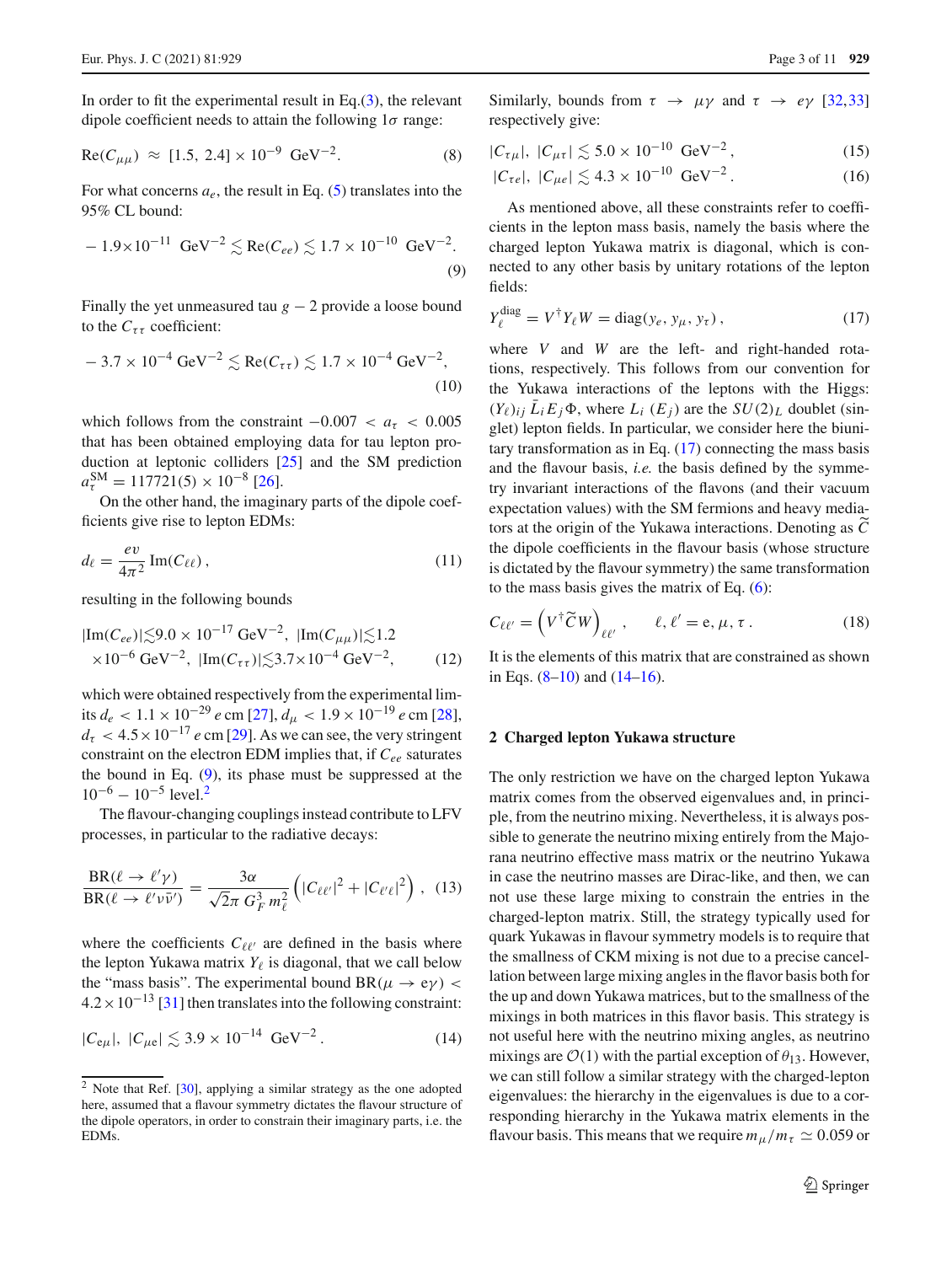$m_e/m_\mu \simeq 0.005$  to be due to different contributions  $\mathcal{O}(0.05)$ or *O*(0.005) from the elements of the Yukawa matrix and not to a finely-tuned cancellation of several  $\mathcal{O}(1)$  contributions, a requirement that has been formally formulated in [\[34\]](#page-9-13).

If we take the Cabibbo angle as our expansion parameter  $\lambda = 0.2$ ,<sup>[3](#page-3-1)</sup> suppressing *O*(1) coefficients and normalising all the matrix with the (3, 3) element ( $\approx$   $y_\tau$ ), we have,

$$
Y_{\ell}/y_{33} = \begin{pmatrix} \lambda^a & \lambda^b & \lambda^c \\ \lambda^d & \lambda^e & \lambda^f \\ \lambda^g & \lambda^h & 1 \end{pmatrix}, \tag{19}
$$

where, we can always order rows and columns such that the larger  $2 \times 2$  sub-determinant is in the 2–3 sector. Then, from  $m_{\mu}/m_{\tau}$  = 0.059, we can require that the determinant of the 2–3 submatrix is  $\lambda^e - \lambda^{f+h} = \lambda^2$ . Barring accidental cancellations, this implies,  $e \geq 2$  and  $f + h \geq 2$ , where at least one of these inequalities must be turned into equality. Notice that the condition of larger 2–3 subdeteminant implies that we can also apply these conditions exchanging the first two rows or columns, and then we have additionally,  $b \geq 2$ , *d* ≥ 2, *h* + *c* ≥ 2 and *f* + *g* ≥ 2.

Then, in either case,  $e = 2$  or  $f + h = 2$ , the requirement of determinant of the 3 × 3 matrix to be  $\lambda^7$  (from  $m_e m_\mu/m_\tau^2 \simeq$  $\lambda^7$ ), implies that *a*  $\geq$  5. For the same reason *b* + *d*  $\geq$  7, with both  $b \ge 2$  and  $d \ge 2$ . Then, redefining the exponents, we have,

<span id="page-3-3"></span>
$$
Y_{\ell}/y_{33} = \begin{pmatrix} \lambda^{5+a} & \lambda^{2+b} & \lambda^c \\ \lambda^{2+d} & \lambda^{2+e} & \lambda^f \\ \lambda^g & \lambda^h & 1 \end{pmatrix},
$$
 (20)

with *a*, *b*, *c*, *d*, *e*, *f*, *g*, *h*  $\geq$  0.

Additional conditions from the  $2 \times 2$  and  $3 \times 3$  determinants, are *f* + *h* ≥ 2, *f* + *g* ≥ 2, *h* + *c* ≥ 2, *b* + *d* ≥ 3,  $c + g + e \ge 5$ ,  $f + b + g \ge 5$  and  $h + d + c \ge 5$ . In principle, this would be all the information we have on the charged-lepton Yukawa from the requirement of hierarchical masses in the flavor basis. However, in most of the cases, we expect that the (3,3) entry is the only *O*(1) element, *i.e.*  $c, f, g, h > 0$ . In the case of non-Abelian symmetries, where flavons belong to dimension 2 or dimension 3 representation, we can always choose the basis where the largest vev sits in the (3,3) position of the Yukawa matrix. A possible exception could be Abelian symmetries where the three generations of left-handed or right-handed fields have the same charge, but in this case, the three rows or columns would be of the same order in  $\lambda$  (notice that with different  $O(1)$  coefficients you could still have correct charged-lepton masses). With the exception of this special case, we will consider in the following hierarchical matrices with *c*, *f*, *g*, *h*  $\geq$  1.

#### <span id="page-3-0"></span>**3 Flavour structure of the dipole matrix**

As we discussed in the introduction, a new contribution to the anomalous magnetic moment from a low-energy flavour symmetry is possible and it will have a flavour dependence similar to the SM Yukawa couplings but with different  $\mathcal{O}(1)$ coefficients in the corresponding operators, with or without a photon, with the same flavon fields. Here, we explain the intricate structure of Yukawa couplings through a Froggatt-Nielsen (FN) symmetry. In this framework, it looks completely natural to use the same mechanism to explain the structure of the dipole operators. From the point of view of the flavour symmetry, Yukawas and dipole moments involve exactly the same SM fields with the obvious exception of the photon. Then, it is clear that the flavour "charges" to be compensated by flavon fields are exactly the same, and we can expect the same flavon fields to enter in the two operators.

In fact, fermion masses and anomalous magnetic moments are intimately connected. Any radiative correction to the fermion masses gives a contribution to the anomalous magnetic moment if we attach a photon to one of the internal lines. Although the FN contributions to the Yukawa matrices usually considered are tree-level diagrams, loop corrections to the tree-level diagrams are always present, and under certain conditions they can be sizeable with respect to the tree-level processes. For instance, this is the case in flavour models where some larger flavon VEVs appear in the loop diagrams but not in the FN transitions [\[9\]](#page-8-7), as we discuss in Sect. [4.4.](#page-7-0) In general, we expect a contribution to the anomalous magnetic moment  $\Delta a_{\ell} = C m_{\ell}^2 / M^2$  [\[4\]](#page-8-3), with *C* a loop factor of order  $1/(16\pi^2)$ , if the fermion mass is mostly produced by the tree-level diagram, or  $C \sim \mathcal{O}(1)$ , if the tree-level diagram is absent or when the loop diagrams compete with it [\[41](#page-9-16)]. In our flavour symmetry models, we could have radiative corrections to the mass similar to the tree-level contribution which implies that a large contribution to  $a_{\ell}$ , with  $C \sim \mathcal{O}(1)$ , can be expected.<sup>[4](#page-3-2)</sup> Still, it is evident that this correspondence between masses and dipole moments is not restricted to the diagonal Yukawa matrices in the mass basis, but can be equally applied to the whole Yukawa matrix.

Our strategy, in the scenario of a flavor symmetry described above, is then the following:

1. We assume that the  $4.2 \sigma$  discrepancy in the muon anomalous magnetic moment is due to a low-energy flavour symmetry (or at least the flavour structure of the new physics responsible for it is controlled by the flavour symmetry at the origin of the Yukawa couplings).

<span id="page-3-1"></span><sup>&</sup>lt;sup>3</sup> Clearly, the physics is completely independent of the choice of this expansion parameter. We choose the Cabibbo angle aiming at a model valid for both quarks and leptons, along the lines of several examples already present in the literature [\[35](#page-9-14)[–40](#page-9-15)].

<span id="page-3-2"></span><sup>4</sup> If we allow the tree level Yukawa and loop contribution of opposite signs such that the observed mass is due to a certain cancellation between both contributions, we could allow for a somewhat larger *C* [\[9](#page-8-7)].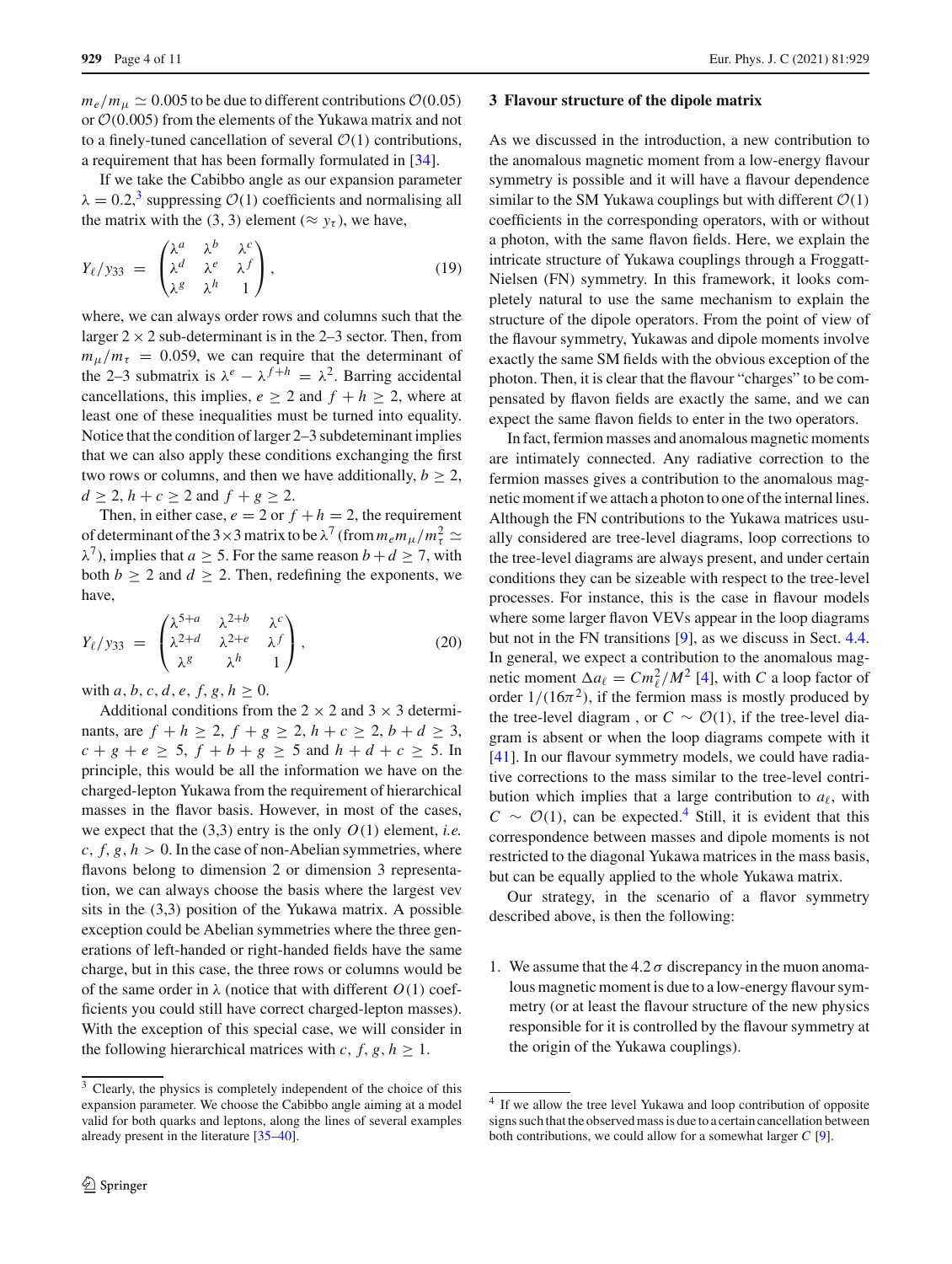- 2. The breaking of the flavour symmetry generates the observed charged-lepton Yukawa matrices in the flavour basis, and, simultaneously the dipole matrix in this basis.
- 3. As we have explained, we can expect the flavons entering both matrices to be the same, given they are identical from the symmetry point of view, but we expect in general different  $O(1)$  coefficients in the operators with identical flavon fields with or without a photon coupling, contributing respectvely to the dipole or Yukawa matrices.<sup>5</sup>
- 4. Rotations to the mass basis will digonalise the Yukawa couplings, but the dipole matrix will not be diagonalised.

If these conditions are realised, the anomalous magnetic moments provide a hint on the scale of flavour symmetry breaking and off-diagonal LFV dipole operators will provide a strict bound on the flavour structure of the charged-lepton Yukawa matrix.

At this point, we must remind the reader that, even though it is customary to choose the third generation to sit in the (3, 3) element of the Yukawa matrix, we could have chosen any other basis by using arbitrary combinations of fermion fields through unitary rotation. As it is well-known, physical observables are always independent of the choice of basis. These unitary rotations between fermion fields affect in the same way Yukawa and dipole matrices and, then, they cancel exactly when diagonalizing the Yukawa matrix to calculate dipole observables. For a complete discussion and a fully basis independent formulation see, for instance, Ref. [\[42](#page-9-17)].

In fact, as we will see below, in most of the phenomenologically realistic cases (with a low-scale flavor symmetry explaining the  $(g - 2)$ <sub>μ</sub> discrepancy) the Yukawa matrices are hierarchical and approximately diagonal. Then, in most of these cases, the rotation to the mass basis will only modify  $O(1)$  coefficients in the off-diagonal entries. There are situations, however, where a specially small entry in the dipole matrix receives larger contributions from other elements through this rotation. Nevertheless, although it is always necessary to rotate the matrix to the mass basis, it is easy to see that, due to the different  $O(1)$  elements with respect to the Yukawa matrices, the size of the entry in the mass basis will be of the same order or larger than the entry in the flavor basis (barring accidental cancellations).

Now, following the previous discussion, we can assume that the entries of the dipole matrix are larger or of the order of the corresponding entries of the Yukawa matrix in the flavor basis,

<span id="page-4-2"></span>
$$
C_{\ell\ell'} \gtrsim \kappa \frac{y_{\tau}}{\Lambda_f^2} \begin{pmatrix} \lambda^{5+a} & \lambda^{2+b} & \lambda^c \\ \lambda^{2+d} & \lambda^{2+e} & \lambda^f \\ \lambda^g & \lambda^h & 1 \end{pmatrix}, \tag{21}
$$

where we omitted different  $\mathcal{O}(1)$  coefficients that, in general, appear in the different entries. Here  $\kappa$  is a global factor that takes care of the relative size of the tree-level Yukawa (or the observed mass) and the loop contribution to the mass. Using Eq. [\(7\)](#page-1-4), we have  $C \simeq \kappa/(2\pi^2)$ . Then,  $\kappa \simeq 1/8$  if the dipole is loop suppressed with respect to the mass, but  $\kappa \simeq 2\pi^2 \simeq 20$ if the mass has a radiative origin.

As shown in the introduction, experimental measurements are directly constraining the above dipole matrix, and thus also the flavour structure of the Yukawa matrix in Eq. [\(20\)](#page-3-3), in the flavor basis. In particular the  $C_{\mu\mu}$  entry can be set by requiring an effect sufficiently large to account for the muon *g*−2 anomaly, as in Eq. [\(8\)](#page-2-3), while off-diagonal entries are bounded by the LFV processes, as shown in Eqs. [\(14–](#page-2-5) [16\)](#page-2-6). As will be clear from the following discussion, the latter bounds affect the off-diagonal entries of the two matrices to such an extent that, in this scenario, the dominant contributions to muon and electron masses can only arise from the diagonal entries of  $Y_{\ell}$ . Hence, in order to avoid  $y_e$  and  $y_\mu$  to be suppressed below the observed values, we must take  $a = e = 0$ . This simplifies the discussion: first, imposing a solution of the muon  $g - 2$  anomaly at the 1 $\sigma$ level gives  $C_{\mu\mu} \simeq \kappa y_\tau \lambda^2 / \Lambda_f^2 \approx 1.5 \times 10^{-9} / \text{GeV}^2$ , where  $\lambda = 0.2$  and  $y_\tau = \sqrt{2}m_\tau/v$ . Hence the scale of the mediators is set to  $\Lambda_f \approx 515 \sqrt{\kappa}$  GeV, where it is very important to emphasize once more that the  $(g - 2)$ <sub>μ</sub> discrepancy is reproduced with a larger flavour scale if the mass has a radiative origin,  $\kappa \simeq 20$ . Then, besides unknown  $\mathcal{O}(1)$  coefficients, this fixes the relative size of all the other entries of our matrix in terms of few parameters (the powers of  $\lambda$ ) that we can now constrain. In particular, we can estimate the exponents *b*, *d* from the requirements in Eq. [\(14\)](#page-2-5), which translate to  $C_{e\mu}/C_{\mu\mu} \simeq \lambda^b \lesssim 2.6 \times 10^{-5}$  and  $C_{\mu e}/C_{\mu \mu} \simeq \lambda^d \lesssim 2.6 \times 10^{-5}$ , that is *d*, *b*  $\gtrsim 6.6$ . Similarly we can employ the limits on the other dipole operators and obtain the following constraints on the flavour structure of the lepton Yukawa matrix:

<span id="page-4-1"></span>
$$
Y_{\ell} \approx y_{\tau} \begin{pmatrix} \lambda^5 & \leq \lambda^{8.6} & \leq \lambda^{2.8} \\ \leq \lambda^{8.6} & \lambda^2 & \leq \lambda^{2.7} \\ \leq \lambda^{2.8} & \leq \lambda^{2.7} & 1 \end{pmatrix},\tag{22}
$$

where again we set  $\lambda = 0.2$ . The limits of Eq. [\(22\)](#page-4-1) apply directly on the exponents of Eq. [\(20\)](#page-3-3) and, more generally, on every product of the off-diagonal elements that could be introduced by the mass-basis rotation. Therefore we have  $(b, d) \gtrsim 6.6$ ,  $(c, g) \gtrsim 2.8$ ,  $(f, h) \gtrsim 2.7$  and  $(a, e) = 0$ , additional constraints are  $c + h \ge 8.6$  and  $f + g \ge 8.6$ . As we can see from this result, only flavour models inducing a Yukawa matrix to large extent diagonal in the flavour basis (in particular in the 1-2 sector) can be compatible with the observed *g* − 2 discrepancy. For instance, we can see from here that the "original" Froggatt-Nielsen *U*(1) symmetry (that, for the

<span id="page-4-0"></span> $5$  These  $O(1)$  coefficients are due to the different ways to couple the the photon inside the loop or the different ways to close the loop, as explicitly shown in [\[9\]](#page-8-7).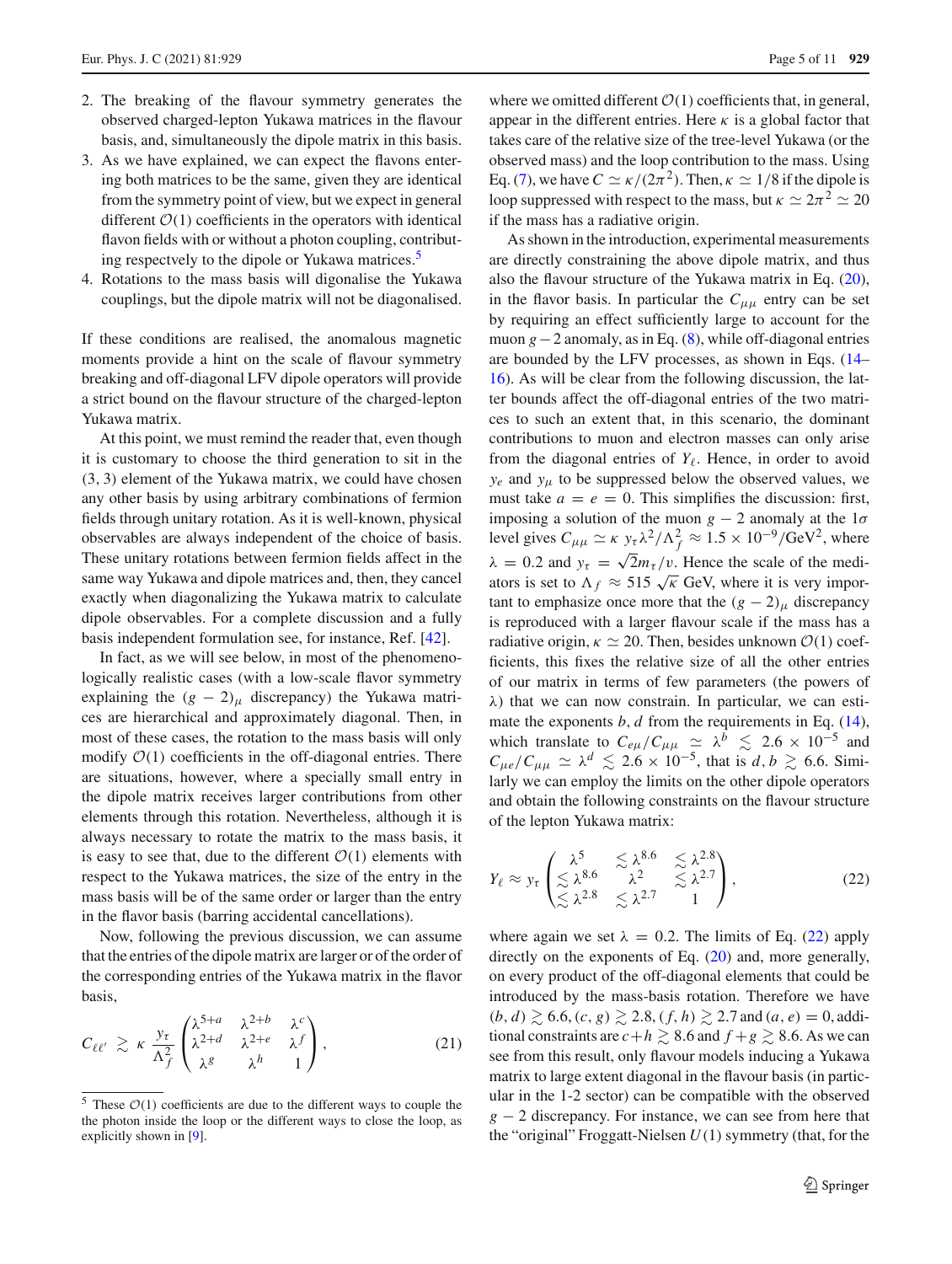sake of the observed neutrino mixing, requires  $\mathcal{O}(1)$  rotations in the left-handed sector of this matrix [\[43](#page-9-18)]) could never provide a texture fulfilling the above bounds.

Besides constraining the flavour structure of the Yukawa matrix, once the muon  $g - 2$  sets the entry  $C_{\mu\mu}$  of Eq. [\(21\)](#page-4-2), we can also predict (still up to unknown  $O(1)$  coefficients) the entries  $C_{ee}$  and  $C_{\tau\tau}$ , that is, the electron and tau  $g - 2$ :

$$
C_{ee} \approx C_{\mu\mu} \lambda^3 = 1.2 \times 10^{-11} \text{ GeV}^{-2} \Rightarrow \Delta a_e \approx 7.8 \times 10^{-14}
$$
\n(23)\n
$$
C_{\tau\tau} \approx C_{\mu\mu}/\lambda^2 = 3.9 \times 10^{-8} \text{ GeV}^{-2} \Rightarrow \Delta a_\tau \approx 8.5 \times 10^{-7}.
$$
\n(24)

In particular, the electron *g*−2 is less than an order of magnitude below the present sensitivity. Notice that, given the structure of the matrix  $C_{\ell\ell'}$  dictated by the flavour symmetries, such predictions respect the "naive scaling"  $\Delta a_{\ell}/\Delta a_{\ell'} \sim$  $(m_\ell/m_{\ell'})^2$  discussed in [\[44](#page-9-19)].<sup>[6](#page-5-0)</sup>

#### **4 Flavour symmetries**

In this section, we will analyse several popular flavour symmetries in neutrino physics (for reviews cf. [\[45](#page-9-20),[46\]](#page-9-21)) to see if they can be responsible of the observed discrepancy in the anomalous magnetic moment of the muon while, at the same time satisfying the bounds on LFV processes that we translated in the constraints shown in Eq. [\(22\)](#page-4-1).

Naturally, the flavour symmetry contribution to the anomalous magnetic moment may not account for the whole discrepancy, as minimal flavour violating contributions, exactly proportional to the charged-lepton Yukawas are always possible. In this case, we can make the flavour symmetry contribution to the anomalous magnetic moment, and consequently to the LFV processes arbitrarily small, with a large enough breaking scale.

#### 4.1  $\Delta$ (27) symmetry

Models based on a discrete  $\Delta(27)$  [\[36](#page-9-22),[37,](#page-9-23)[47](#page-9-24)[–51\]](#page-9-25) have been very popular as an explanation of the observed large mixing in the lepton sector, while at the same time providing a simultaneous explanation of quark mixing and being compatible with grand unification. Their main feature is the natural mechanism to obtain the appropriate flavon alignment of the

triplet fields [\[49\]](#page-9-26),

$$
\langle \phi_3 \rangle^T = v_3 (0, 0, 1), \qquad \langle \phi_{23} \rangle^T = \frac{v_{23}}{\sqrt{2}} (0, 1, 1),
$$

$$
\langle \phi_{123} \rangle^T = \frac{v_{123}}{\sqrt{3}} (1, 1, -1).
$$
 (25)

In this way, we obtain the charged-lepton mass matrices in the flavor basis defined by these vevs, as

$$
Y_{\ell} = \begin{bmatrix} y_1^e \begin{pmatrix} 0 & 0 & 0 \\ 0 & 1 & 1 \\ 0 & 1 & 1 \end{pmatrix} + y_2^e e^{i\eta} \begin{pmatrix} 1 & 3 & 1 \\ 3 & 9 & 3 \\ 1 & 3 & 1 \end{pmatrix} \\ + y_3^e e^{i\eta'} \begin{pmatrix} 0 & 0 & 0 \\ 0 & 0 & 0 \\ 0 & 0 & 1 \end{pmatrix} \end{bmatrix}
$$
 (26)

with  $y_3^e \simeq 4 \times 10^{-2}$ ,  $y_2^e \simeq 1 \times 10^{-5}$  and  $y_1^e \simeq 2 \times 10^{-3}$ [\[49](#page-9-26)].

As we explained in the previous section, if a low-scale flavour symmetry is responsible for the observed discrepancy with the SM predictions in the muon anomalous magnetic moment, the dipole matrix has the same structure in the flavour basis with different  $O(1)$  coefficients. Therefore, in this case of small rotations, we can see that the structure of the dipole matrix remains unchanged in the mass basis and we have,

$$
C_{\ell\ell'} = \kappa \frac{y_3^e}{\Lambda_f^2} \begin{pmatrix} \beta & 3\beta & \beta \\ 3\beta & \alpha + 9\beta & \alpha + 3\beta \\ \beta & \alpha + 3\beta & 1 \end{pmatrix},
$$
(27)

with  $\alpha = y_1^e / y_3^e = 0.05$  and  $\beta = y_2^e / y_3^e = 0.00025$ . In this case, we have  $C_{e\mu}/C_{\mu\mu} = 0.015 \gg 2.6 \times 10^{-5}$ , and therefore the model does not satisfy the constraint from  $\mu \rightarrow$ *e*γ .

Indeed, this could be expected, as the  $\Delta(27)$  symmetry generates off-diagonal entries in the charged-lepton mass matrix. Even taking into account that these off-diagonal entries are relatively small, the very stringent constraints from  $\mu \rightarrow e\gamma$  require, in practice, diagonal charged-lepton mass matrix in flavour symmetries broken at low energies, as we can see from Eq. [\(22\)](#page-4-1).

#### <span id="page-5-1"></span>4.2 *A*<sup>4</sup> symmetry

The observation of neutrino mixing angles being close to the so called tri-bimaximal mixing has made the use of discrete symmetries to explain them very popular. Among them, *A*<sup>4</sup> has been very successful [\[52](#page-9-27)[–63\]](#page-9-28). In this model, the *A*<sup>4</sup> symmetry is broken by different flavons for the neutrino and charged-lepton matrices, such that, at leading order, these sectors are separately invariant under two different residual symmetries,  $G_e$  and  $G_v$  and this fact can help to satisfy the requirement of nearly diagonal charged-lepton matrices.

<span id="page-5-0"></span><sup>6</sup> In the context of low-energy flavour models, this pattern can be however modified by the interplay between tree-level and radiative contributions to lepton masses. This can for instance enhance  $\Delta a_e$  above the naive scaling and even flip its sign, as shown in [\[9](#page-8-7)].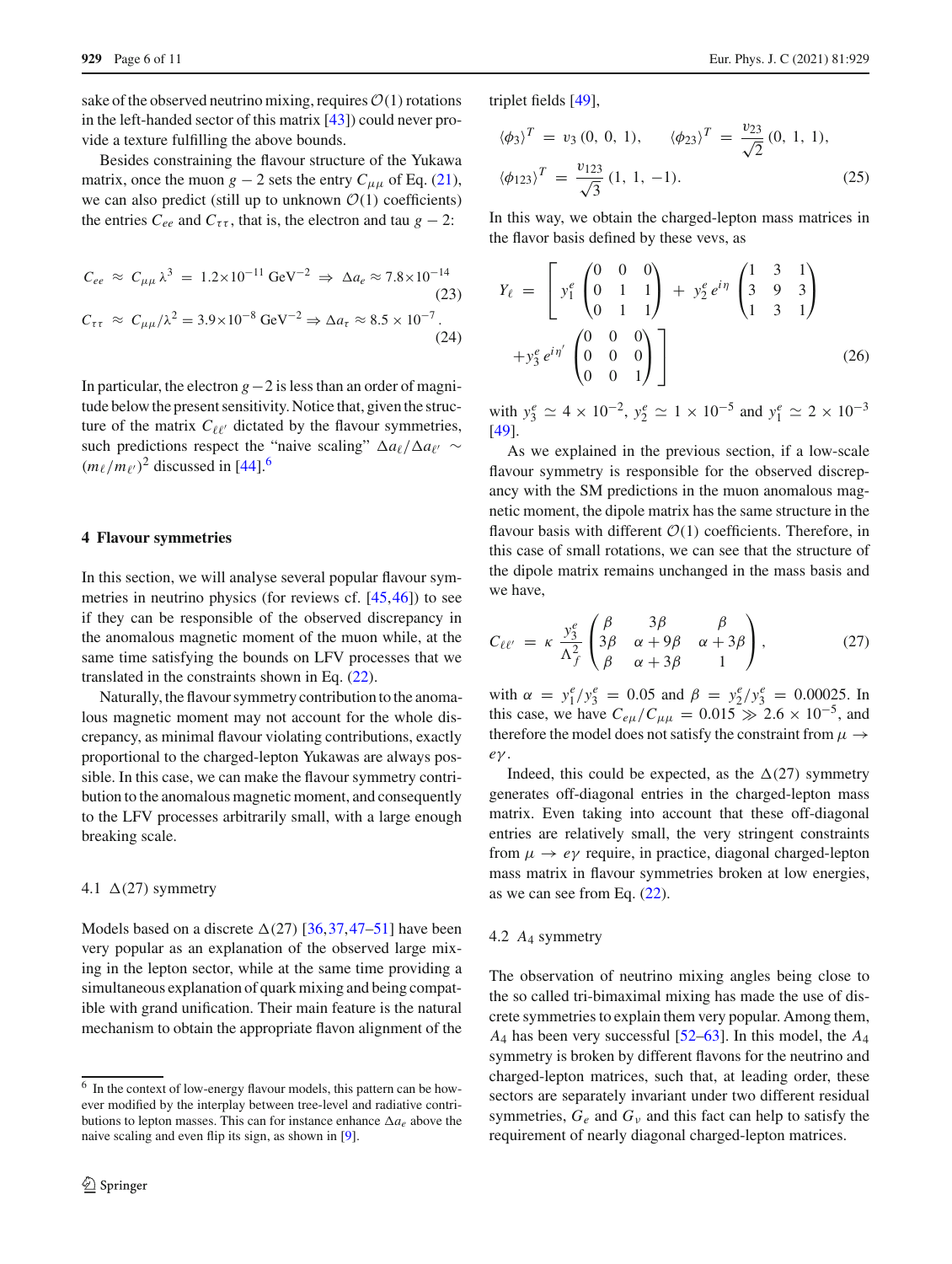The group *A*<sup>4</sup> can be generated by two elements, *T* and *S* [\[60](#page-9-29)]. Then, following this Ref. [\[60\]](#page-9-29), charged-lepton masses are diagonal, at leading order in the basis where the *T* generator is diagonal, while the neutrino masses present tribimaximal mixing if the flavons entering the neutrino matrices are invariant under the *S* generator of *A*4. In this way, the leptonic Yukawa coupling is diagonal and hierarchical at leading order. The hierarchies among generations are given by powers in  $v_T/\Lambda_f = \epsilon \sim \lambda^2$ , with  $v_T$  the vev of the flavons invariant under  $T$ . However, as we have seen in Eq.  $(22)$ , LFV constraints require it to be diagonal up to order  $\approx \lambda^6$ and therefore sub-leading terms must be considered.

Off-diagonal elements in the Yukawa matrix in the flavor basis are suppressed by  $v_S/\Lambda_f = \epsilon' \lesssim \lambda^2$ , where  $v_S$  is the vev of the flavon invariant under *S* that generates the tribimaximal mixing for neutrinos. The charged-lepton Yukawa matrix, again neglecting  $O(1)$  coefficients is then,

$$
Y_{\ell} = y_{33} \begin{pmatrix} \epsilon^2 & \epsilon \epsilon' & \epsilon' \\ \epsilon^2 \epsilon' & \epsilon & \epsilon' \\ \epsilon^2 \epsilon' & \epsilon \epsilon' & 1 \end{pmatrix}, \tag{28}
$$

with  $\epsilon \simeq 0.05$  and  $\epsilon' \simeq 0.01{\text{-}}0.05$  [\[60,](#page-9-29)[64\]](#page-9-30). Therefore, in Eqs. [\(20\)](#page-3-3) and [\(21\)](#page-4-2), we would obtain  $b \approx 3$  and  $d \approx 5$ , still too large if we take into account the constraints from LFV. Notice here, that again the rotation to the mass basis would not change the size of the offdiagonal elements and no additional restrictions appear.

Unfortunately these constraints mean that this "sequestering" mechanism, which generates neutrino mixing close to tri-bimaximal mixing, would not be enough in typical models to suppress LFV below the observed limits in our scenarios.

## 4.3  $A_5 \ltimes CP$  symmetry

A variation of the models in sect. [4.2](#page-5-1) introduces a generalised CP symmetry as part of the flavour group [\[65](#page-9-31)[,66](#page-9-32)]; for instance, let us consider  $A_5 \ltimes CP$  like in Ref. [\[67\]](#page-9-33) (see also  $[68-70]$  $[68-70]$ ).

In this case, the breaking of the total symmetry follows similar lines to the previous *A*<sup>4</sup> model, where charged leptons and neutrinos remain invariant under the transformations of two different residual groups *Ge* and *G*<sup>ν</sup> . Those remnant subgroups of  $A_5$  and CP fully determine the mixing matrix in each sector, up to permutations of rows and columns. In particular, the formulations analysed in [\[67\]](#page-9-33) consider the solution with  $G_e = Z_5$  and  $G_v = Z_2 \times CP$ , corresponding to the CP-violating scenario that better fits the experimental PMNS matrix in [\[69\]](#page-10-2). This choice implies a diagonal Yukawa matrix for charged leptons at leading order in the flavor basis defined by our  $A_5 \ltimes CP$  symmetry,

<span id="page-6-0"></span>
$$
Y_{\ell} = y_{\tau} \begin{pmatrix} \lambda^5 & 0 & 0 \\ 0 & \lambda^2 & 0 \\ 0 & 0 & 1 \end{pmatrix}, \tag{29}
$$

while the mixing pattern of neutrinos departs from the pure Golden Ratio mixing, characteristic of *A*5, by a rotation in the 1-3 sector related to the CP group. Adjusting the size of this rotation, the reactor angle can be successfully reproduced.

Two separate set of flavons for charged leptons,  $\phi_e^i$ , and neutrinos,  $\phi_v^i$ , are needed to realise this type of models. The structure of their vevs is determined by the residual symmetries [\[67\]](#page-9-33). At leading order, each set couples exclusively to the corresponding lepton fields (charged or neutral). Nextto-leading order operators, however, generally include interactions between the *wrong* flavons and the other sector. Corrections coming from those operators can spoil the desired mixing.

A possible way to keep them under control has been dis-cussed in [\[71\]](#page-10-3) and consist of introducing an additional  $Z_N$ symmetry. By choosing a suitable combination of charges for the fields, the NLO contribution to the charged-lepton masses is schematically given by

$$
\delta Y_{\ell} = y_{\tau} \, \varepsilon_{\nu}^{n} \begin{pmatrix} 1 & 1 & 1 \\ 1 & 1 & 1 \\ 1 & 1 & 1 \end{pmatrix}, \tag{30}
$$

where  $\varepsilon_v = \langle \phi_v \rangle / \Lambda_f$  and the 1−entry matrix symbolises a matrix whose elements are  $\mathcal{O}(1)$  but not necessarily equal. The size of  $\varepsilon_{\nu}$  depends on the specific mechanism generating the light neutrino masses, but must always be within the usual perturbative range  $\varepsilon_v \lesssim 0.3$  [\[71](#page-10-3)]. Instead, the *n* exponent can be made as large as needed (by an adequate charge assignment under  $Z_N$ ) so that the off-diagonal entries in the dipole matrix of Eq.  $(21)$ ,  $(b, c, d, f, g, h)$ , can be conveniently arranged to avoid the LFV constraints displayed in Eq. [\(22\)](#page-4-1) at the required level. Once more, the rotation to the mass basis has no effect on the size of the offdiagonal elements for realistic values of *n*.

For instance, if  $\varepsilon_v \simeq 0.1$ , a suppression factor  $n = 7$ is enough to have safe predictions for the FV transitions  $\ell \to \ell' \gamma$ . That can be achieved by considering an extra  $Z_8$ symmetry under which the flavon charges are  $\mathcal{Q}(\phi_e^i) = 7$ and  $\mathcal{Q}(\phi_v^i) = 1$ . The largest possible correction contributing non-trivially to the off-diagonal elements of the Yukawa matrix in Eq. [\(29\)](#page-6-0) comes from the replacement  $\phi_e^i \rightarrow 7 \phi_i^i$ in the leading diagram. Then, setting  $\Lambda_f = 515 \sqrt{\kappa}$  GeV in Eq. [\(21\)](#page-4-2), in order to account for the discrepancy as discussed in Sect. [3,](#page-3-0) the following branching fractions are obtained:

$$
BR\left(\mu \to e\gamma\right) \simeq 8 \times 10^{-15},\tag{31}
$$

not far below the foreseen sensitivity of the running MEG-II experiment [\[72](#page-10-4)] (remember that our calculations are affected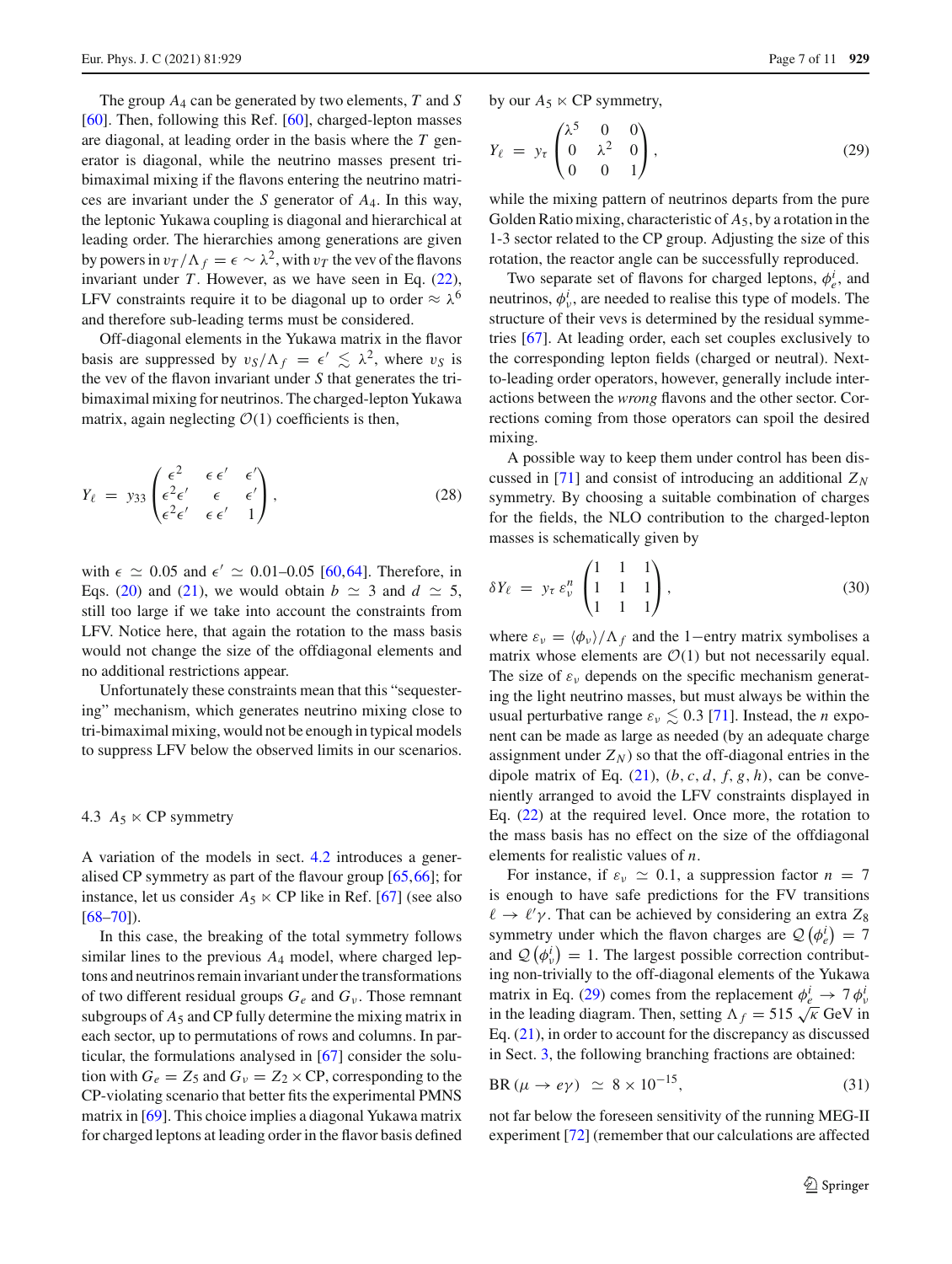by  $O(1)$  uncertainties). Moreover, this translates into branching ratios for  $\mu \to 3e$  and  $\mu \to e$  conversion in nuclei at the  $\sim 10^{-16}$  level, within the reach of future LFV searches [\[15](#page-8-12)]. Obviously, this does not imply that this kind of  $A_5 \ltimes CP$  models will be necessarily tested by upcoming LFV searches, as it can not be excluded that a different choice of the 'shaping' symmetry  $Z_N$  would suppress the off-diagonal entries even further.<sup>[7](#page-7-1)</sup>

#### <span id="page-7-0"></span>4.4  $U(1)$  toy model for electron and muon  $(g - 2)$

A model based on a *U*(1) flavour symmetry that accommodates the discrepancies in Eqs. [\(3\)](#page-1-1) and [\(4\)](#page-1-5) without inducing large LFV effects has been presented in Ref. [\[9](#page-8-7)].

The model is an explicit realization of the general idea discussed here, although restricted to two generations. In this model, the charged-lepton masses are produced through the interplay of two processes: the tree-level FN diagram and a radiative correction arising from closing two of the flavon lines in the FN transition. Here, the radiative corrections, which are usually subleading in other models, are comparable to the tree-level diagram. This is due to a hierarchy among the vevs of the flavons entering the FN diagram and some new inert flavons which do not couple directly to the leptons but only to other fields in the scalar potential. If we define  $\varepsilon_{FN} =$  $v_{FN}/\Lambda_f$  and  $\varepsilon_{\text{RAD}} = v_{\text{RAD}}/\Lambda_f$  as the vevs of the different flavons, and given that  $m_{\ell}^{\text{RAD}}/m_{\ell}^{\text{FN}} \sim 1/(16\pi^2) \varepsilon_{\text{RAD}}^2/\varepsilon_{\text{FN}}^2$ , the radiative contribution can be comparable to the tree-level FN if  $\varepsilon_{\text{RAD}}^2 \simeq 16\pi^2 \varepsilon_{\text{FN}}^2$ . Then, the same diagram producing the radiative correction to the mass generates a contribution to  $\Delta a_{\ell}$  when a photon is radiated by one electrically charged virtual particle:  $\Delta a_{\ell}/m_{\ell}^{RAD} \sim 2m_{\ell}^{exp}/\Lambda_f^2$ . In this way, the lepton masses and  $\Delta a_{\ell}$ , which share a common origin, can provide a non-trivial relation between the dipole contributions to the electron and the muon.

The model presented in [\[9](#page-8-7)] has  $U(1) \times Z_2$  flavour group. The electron and muon masses arise from the interplay described above, which can have either sign, whilst  $\Delta a_{\ell}$  is proportional to the radiative mass diagram. In this way, we were able to obtain different contributions to  $\Delta a_e$  and  $\Delta a_\mu$ , even with opposite signs. Furthermore, the *U*(1) charges are assigned so that LFV transitions between electrons and muons would be possible through diagrams with 2*n* and  $2n+1$  flavon insertions. However, the addition of the  $Z_2$  symmetry completely eliminates any effective vertex between electrons and muons that would contribute to  $\mu \to e\gamma$ .

However, in this toy model, neither the tau lepton, nor the neutrino sector are explicitly defined. A completion of the model, that would require the inclusion of the third gener-

ation of leptons together with a neutrino spectrum that correctly generates the PMNS mixing matrix, seems possible, in principle. In this completion a similar mechanism could also be used to forbid  $\tau \to e\gamma$ , but would not forbid  $\tau \to \mu\gamma$ , which, on the other hand, is not so constraining.

Moreover, the radiative origin of leptonic masses makes possible to reproduce the discrepancy in the muon anomalous magnetic moment with a larger mass for most of the flavons and fermionic mediators, that in this toy model have masses  $\Lambda_f \lesssim 3$  TeV. The possibility of searching these particles at LHC or future colliders was discussed in [\[9\]](#page-8-7).

#### **5 Conclusions**

Following the recent confirmation in the Muon g-2 experiment at Fermilab of the muon anomalous magnetic moment discrepancy, in this paper we have analysed the consequences of this result in models with low-scale breaking of a flavour symmetry.

We assume here that the observed discrepancy is fully due to a low-scale flavour symmetry. In these models, we have a deep relation between the charged-lepton Yukawa and the dipole matrices, as both matrices have exactly identical transformation properties from the point of view of the flavour symmetry. Extracting global common factors, the different elements in both matrices are, one-to-one, of the same order. However, we expect different  $O(1)$  elements in each entry. This is specially dangerous in off-diagonal entries which will contribute to lepton flavour violation processes. In this scenario, after diagonalising the charged-lepton Yukawa matrix, off-diagonal entries in the dipole matrix are not eliminated. Then, we expect the same mass scale to be responsible for the anomalous magnetic moment and LFV processes, such that the strong experimental limits on LFV would directly constrain the flavour structure of the matrices. In practice, these constraints would require an almost diagonal chargedlepton mass matrix, as shown in Eq. [\(22\)](#page-4-1). We have applied these constraints to several popular flavour symmetries in the leptonic sector.

Discrete symmetries like  $\Delta(27)$ , that can explain both the quark and lepton sectors, tend to produce non-diagonal charged-lepton matrices, and therefore we have shown they can not be fully responsible of the  $(g - 2)$ <sub>μ</sub> discrepancy as they would generate too large contributions to the  $\mu \rightarrow$ *e*γ decay. Even symmetries like *A*4, that predict diagonal charged-lepton matrices at leading order, are unable to satisfy the very stringent constraints from LFV when subleading contributions are taken into account. A viable symmetry could be  $A_5 \ltimes CP$  which can reproduce the observed  $\theta_{13}$  mixing without appealing to subleading entries in the chargedlepton matrices. Then, it is possible to protect the diagonal charged-lepton matrices to a sufficient degree.

<span id="page-7-1"></span><sup>7</sup> Whether there is a limit on the amount of suppression that can be possibly achieved in this way is an interesting question that we postpone to future work.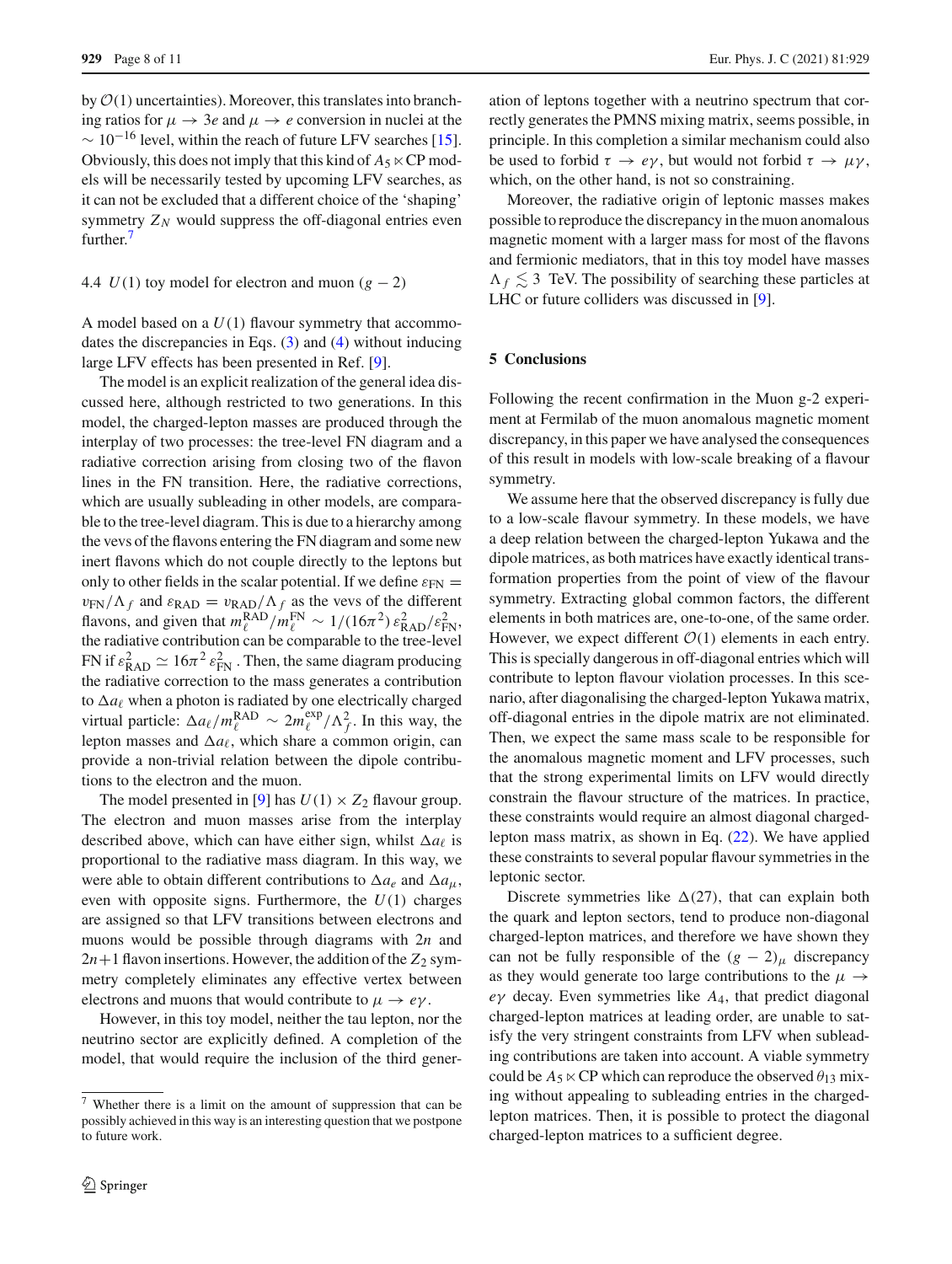In summary, if low-energy flavour symmetries are responsible for the observed discrepancy in the muon anomalous magnetic moment, we have strong constraints in the structure of the charged lepton Yukawa matrices. Indeed most of the flavour symmetries are unable to satisfy these stringent bounds and only some symmetries that can protect the diagonal charged-lepton matrices to a high degree, like  $A_5 \ltimes CP$  are able to explain simultaneously  $(g - 2)$ <sub>μ</sub> and LFV processes.

Naturally, all these flavour symmetries can still explain the structure of the fermion mass matrices if they are not the only dynamics responsible of the  $(g - 2)$ <sub>μ</sub> discrepancy, and the scale of symmetry breaking is pushed to a sufficiently high scale. However, as we said, if the flavour dynamics is responsible for the discrepancy (or some unspecified new physics whose flavour structure is still dictated by our flavour symmetries), we have shown that only very special symmetries can be viable. It would be interesting to test this possibility further. As we have seen in sect. [3,](#page-3-0) the typical scale suppressing the dipole operator should be quite below 1 TeV in order to address the  $(g-2)_{\mu}$  anomaly. In particular, charged mediator field are expected to have mass around that scale. Hence, there are good prospects for the future runs of the LHC to test this framework. Furthermore, some of these fields will necessarily couple to muons, providing an excellent physics case for a future muon collider. For model-independent strategies to test the  $(g - 2)_{\mu}$  anomaly at a muon collider see e.g. [\[73](#page-10-5)[–75](#page-10-6)]. In order to assess the testability of this framework, one should however specify the UV completion (see Refs. [\[13](#page-8-10),[14\]](#page-8-11) for a general discussion) within some specific models, which would allow to study the spectrum and the collider signatures following production and decays of such particles. We defer this interesting discussion to future studies.

**Acknowledgements** LC is partially supported by the National Natural Science Foundation of China under the Grant No. 12035008. OV was supported by Spanish and European funds under MICIU Grant FPA2017-84543-P and from the "Generalitat Valenciana" grant PROMETEO2017-033. AM is supported by the Estonian Research Council grants PRG356, PRG434, PRG803, MOBTT86, MOBTT5 and by the EU through the European Regional Development Fund CoE program TK133 "The Dark Side of the Universe". MLLI acknowledges support from the China Postdoctoral Science Foundation No.2020M670475.

**Data Availability Statement** This manuscript has no associated data or the data will not be deposited. [Authors' comment: This is a theoretical work that did not require numerical calculations nor simulations, therefore there is no associated data.].

**Open Access** This article is licensed under a Creative Commons Attribution 4.0 International License, which permits use, sharing, adaptation, distribution and reproduction in any medium or format, as long as you give appropriate credit to the original author(s) and the source, provide a link to the Creative Commons licence, and indicate if changes were made. The images or other third party material in this article are included in the article's Creative Commons licence, unless indicated otherwise in a credit line to the material. If material is not included in the article's Creative Commons licence and your intended use is not permitted by statutory regulation or exceeds the permitted use, you will need to obtain permission directly from the copyright holder. To view a copy of this licence, visit [http://creativecomm](http://creativecommons.org/licenses/by/4.0/) [ons.org/licenses/by/4.0/.](http://creativecommons.org/licenses/by/4.0/)

Funded by SCOAP3.

### **References**

- <span id="page-8-0"></span>1. Muon g-2 Collaboration, B.E. Abi, Measurement of the positive muon anomalous magnetic moment to 0.46 ppm. Phys. Rev. Lett. **126**, 141801 (2021)
- <span id="page-8-1"></span>2. Muon g-2 Collaboration, H.N. Brown et al., Precise measurement of the positive muon anomalous magnetic moment. Phys. Rev. Lett. **86**, 2227–2231 (2001). [arXiv:hep-ex/0102017](http://arxiv.org/abs/hep-ex/0102017)
- <span id="page-8-2"></span>3. T. Aoyama et al., The anomalous magnetic moment of the muon in the Standard Model. Phys. Rep. **887**, 1–166 (2020). [arXiv:2006.04822](http://arxiv.org/abs/2006.04822)
- <span id="page-8-3"></span>4. A. Czarnecki, W.J. Marciano, The muon anomalous magnetic moment: a Harbinger for "new physics." Phys. Rev. D **64**, 013014 (2001). [arXiv:hep-ph/0102122](http://arxiv.org/abs/hep-ph/0102122)
- <span id="page-8-4"></span>5. Muon g-2 Collaboration, G.W. Bennett et al., Final report of the muon E821 anomalous magnetic moment measurement at BNL. Phys. Rev. D **73**, 072003 (2006). [arXiv:hep-ex/0602035](http://arxiv.org/abs/hep-ex/0602035)
- <span id="page-8-5"></span>6. M. Lindner, M. Platscher, F.S. Queiroz, A call for new physics: the muon anomalous magnetic moment and lepton flavor violation. Phys. Rep. **731**, 1–82 (2018). [arXiv:1610.06587](http://arxiv.org/abs/1610.06587)
- <span id="page-8-6"></span>7. R. Capdevilla, D. Curtin, Y. Kahn, G. Krnjaic, A. Guaranteed, Discovery at future muon colliders. [arXiv:2006.16277](http://arxiv.org/abs/2006.16277)
- 8. R. Capdevilla, D. Curtin, Y. Kahn, G. Krnjaic, A no-lose theorem for discovering the new physics of  $(g - 2)$ <sub>μ</sub> at muon colliders. [arXiv:2101.10334](http://arxiv.org/abs/2101.10334)
- <span id="page-8-7"></span>9. L. Calibbi, M.L. López-Ibáñez, A. Melis, O. Vives, Muon and electron *g*−2 and lepton masses in flavor models. JHEP **06**, 087 (2020). [arXiv:2003.06633](http://arxiv.org/abs/2003.06633)
- <span id="page-8-8"></span>10. C.D. Froggatt, H.B. Nielsen, Hierarchy of quark masses, Cabibbo angles and CP violation. Nucl. Phys. B **147**, 277–298 (1979)
- 11. M. Leurer, Y. Nir, N. Seiberg, Mass matrix models. Nucl. Phys. B **398**, 319–342 (1993). [arXiv:hep-ph/9212278](http://arxiv.org/abs/hep-ph/9212278)
- <span id="page-8-9"></span>12. M. Leurer, Y. Nir, N. Seiberg, Mass matrix models: the sequel. Nucl. Phys. B **420**, 468–504 (1994). [arXiv:hep-ph/9310320](http://arxiv.org/abs/hep-ph/9310320)
- <span id="page-8-10"></span>13. L. Calibbi, Z. Lalak, S. Pokorski, R. Ziegler, The messenger sector of SUSY flavour models and radiative breaking of flavour universality. JHEP **06**, 018 (2012). [arXiv:1203.1489](http://arxiv.org/abs/1203.1489)
- <span id="page-8-11"></span>14. L. Calibbi, Z. Lalak, S. Pokorski, R. Ziegler, Universal constraints on low-energy flavour models. JHEP **07**, 004 (2012). [arXiv:1204.1275](http://arxiv.org/abs/1204.1275)
- <span id="page-8-12"></span>15. L. Calibbi, G. Signorelli, Charged lepton flavour violation: an experimental and theoretical introduction. Riv. Nuovo Cim. **41**, 71–174. [arXiv:1709.00294](http://arxiv.org/abs/1709.00294)
- <span id="page-8-13"></span>16. S. Borsanyi et al., Leading hadronic contribution to the muon magnetic moment from lattice QCD. Nature **593**, 51–55 (2021). [arXiv:2002.12347](http://arxiv.org/abs/2002.12347)
- <span id="page-8-14"></span>17. M. Passera, W.J. Marciano, A. Sirlin, The muon g-2 and the bounds on the Higgs boson mass. Phys. Rev. D **78**, 013009 (2008). [arXiv:0804.1142](http://arxiv.org/abs/0804.1142)
- 18. A. Crivellin, M. Hoferichter, C.A. Manzari, M. Montull, Hadronic vacuum polarization:  $(g-2)$ <sub>μ</sub> versus global electroweak fits. Phys. Rev. Lett. **125**, 091801 (2020). [arXiv:2003.04886](http://arxiv.org/abs/2003.04886)
- 19. A. Keshavarzi, W.J. Marciano, M. Passera, A. Sirlin, Muon  $g - 2$  and  $\Delta \alpha$  connection. Phys. Rev. D **102**, 033002 (2020). [arXiv:2006.12666](http://arxiv.org/abs/2006.12666)
- <span id="page-8-15"></span>20. B. Malaescu, M. Schott, Impact of correlations between  $a_{\mu}$ and  $\alpha$ <sub>OED</sub> on the EW fit. Eur. Phys. J. C **81**, 46 (2021). [arXiv:2008.08107](http://arxiv.org/abs/2008.08107)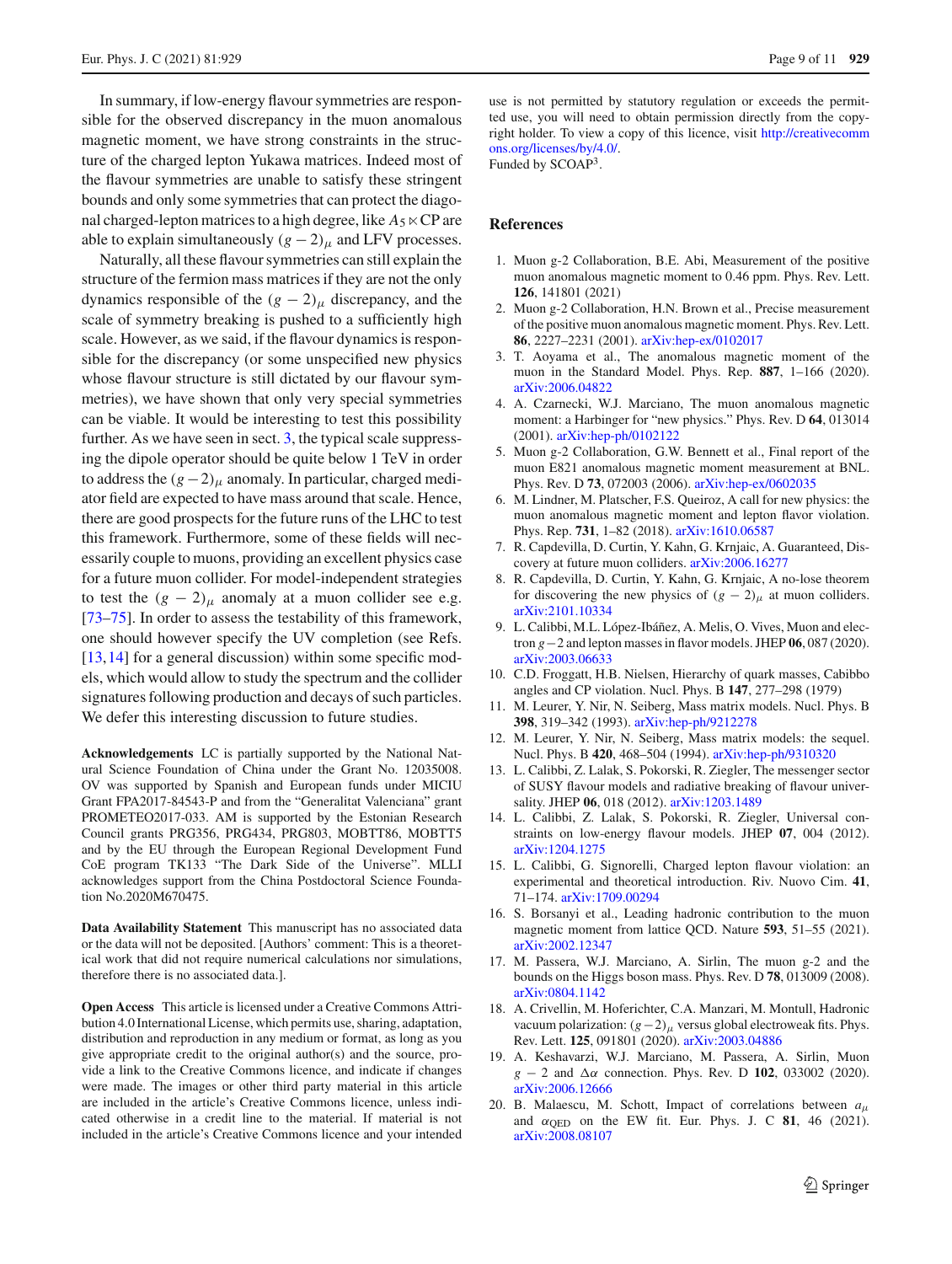- <span id="page-9-0"></span>21. R.H. Parker, C. Yu, W. Zhong, B. Estey, H. Müller, Measurement of the fine-structure constant as a test of the Standard Model. Science **360**, 191 (2018). [arXiv:1812.04130](http://arxiv.org/abs/1812.04130)
- <span id="page-9-1"></span>22. L. Morel, Z. Yao, P. Cladé, S. Guellati-Khélifa, Determination of the fine-structure constant with an accuracy of 81 parts per trillion. Nature **588**, 61–65 (2020)
- <span id="page-9-2"></span>23. J. Aebischer, W. Dekens, E.E. Jenkins, A.V. Manohar, D. Sengupta, P. Stoffer, Effective field theory interpretation of lepton magnetic and electric dipole moments. [arXiv:2102.08954](http://arxiv.org/abs/2102.08954)
- <span id="page-9-3"></span>24. F. Jegerlehner, A. Nyffeler, The muon g-2. Phys. Rep. **477**, 1–110 (2009). [arXiv:0902.3360](http://arxiv.org/abs/0902.3360)
- <span id="page-9-4"></span>25. G.A. Gonzalez-Sprinberg, A. Santamaria, J. Vidal, Model independent bounds on the tau lepton electromagnetic and weak magnetic moments. Nucl. Phys. B **582**, 3–18 (2000). [arXiv:hep-ph/0002203](http://arxiv.org/abs/hep-ph/0002203)
- <span id="page-9-5"></span>26. S. Eidelman, M. Passera, Theory of the tau lepton anomalous magnetic moment. Mod. Phys. Lett. A **22**, 159–179 (2007). [arXiv:hep-ph/0701260](http://arxiv.org/abs/hep-ph/0701260)
- <span id="page-9-6"></span>27. ACME Collaboration, V. Andreev, et al., Improved limit on the electric dipole moment of the electron. Nature **562**, 355–360 (2018)
- <span id="page-9-7"></span>28. Muon (g-2) collaboration, G.W. Bennett et al., An improved limit on the muon electric dipole moment,.Phys. Rev. D **80**, 052008 (2009). [arXiv:0811.1207](http://arxiv.org/abs/0811.1207)
- <span id="page-9-8"></span>29. Belle Collaboration, K. Inami, et al., Search for the electric dipole moment of the tau lepton. Phys. Lett. B 551, 16–26 (2003). [arXiv:hep-ex/0210066](http://arxiv.org/abs/hep-ex/0210066)
- <span id="page-9-10"></span>30. J. Alonso-González, L. Merlo, S. Pokorski, CP violation in the  $\tau$  lepton Yukawa coupling and flavour symmetries. [arXiv:2103.16569](http://arxiv.org/abs/2103.16569)
- <span id="page-9-9"></span>31. MEG Collaboration, A.M. Baldini et al., Search for the lepton flavour violating decay  $\mu^+ \to e^+ \gamma$  with the full dataset of the MEG experiment. Eur. Phys. J. C **76**, 434 (2016). [arXiv:1605.05081](http://arxiv.org/abs/1605.05081)
- <span id="page-9-11"></span>32. A. Abdesselam et al., Search for lepton-flavor-violating tau decays to  $\ell\gamma$  modes at Belle. [arXiv:2103.12994](http://arxiv.org/abs/2103.12994)
- <span id="page-9-12"></span>33. BaBar Collaboration, B. Aubert et al., Searches for lepton flavor violation in the decays  $\tau^{\pm} \to e^{\pm} \gamma$  and  $\tau^{\pm} \to \mu^{\pm} \gamma$ . Phys. Rev. Lett. **104**, 021802 (2010). [arXiv:0908.2381](http://arxiv.org/abs/0908.2381)
- <span id="page-9-13"></span>34. D. Marzocca, A. Romanino, Stable fermion mass matrices and the charged lepton contribution to neutrino mixing. JHEP **11**, 159 (2014). [arXiv:1409.3760](http://arxiv.org/abs/1409.3760)
- <span id="page-9-14"></span>35. G.G. Ross, L. Velasco-Sevilla, O. Vives, Spontaneous CP violation and nonAbelian family symmetry in SUSY. Nucl. Phys. B **692**, 50– 82 (2004). [arXiv:hep-ph/0401064](http://arxiv.org/abs/hep-ph/0401064)
- <span id="page-9-22"></span>36. I. de Medeiros Varzielas, S.F. King, G.G. Ross, Neutrino tri-bimaximal mixing from a non-Abelian discrete family symmetry. Phys. Lett. B. **648**, 201–206 (2007). [arXiv:hep-ph/0607045](http://arxiv.org/abs/hep-ph/0607045)
- <span id="page-9-23"></span>37. I. De Medeiros Varzielas, M.L. López-Ibáñez, A. Melis, O. Vives, Controlled flavor violation in the MSSM from a unified *Delta*(27) flavor symmetry. JHEP **09**, 047 (2018). [arXiv:1807.00860](http://arxiv.org/abs/1807.00860)
- 38. I.K. Cooper, S.F. King, C. Luhn,  $A4 \times SU(5)$  SUSY GUT of flavour with trimaximal neutrino mixing. JHEP **06**, 130 (2012). [arXiv:1203.1324](http://arxiv.org/abs/1203.1324)
- 39. F. Feruglio, C. Hagedorn, Y. Lin, L. Merlo, Tri-bimaximal neutrino mixing and quark masses from a discrete flavour symmetry. Nucl. Phys. B **775**, 120–142 (2007). [arXiv:hep-ph/0702194](http://arxiv.org/abs/hep-ph/0702194)
- <span id="page-9-15"></span>40. A.E. Cárcamo Hernández, I. de Medeiros Varzielas, M.L. López-Ibáñez, A. Melis, Controlled fermion mixing and FCNCs in a *Delta*(27) 3+1 Higgs Doublet Model. JHEP **05**, 215 (2021). [arXiv:2102.05658](http://arxiv.org/abs/2102.05658)
- <span id="page-9-16"></span>41. H. Okada, K. Yagyu, Radiative generation of lepton masses. Phys. Rev. D **89**, 053008 (2014). [arXiv:1311.4360](http://arxiv.org/abs/1311.4360)
- <span id="page-9-17"></span>42. F.J. Botella, M. Nebot, O. Vives, Invariant approach to flavourdependent CP-violating phases in the MSSM. JHEP **01**, 106 (2006). [arXiv:hep-ph/0407349](http://arxiv.org/abs/hep-ph/0407349)
- <span id="page-9-18"></span>43. G. Altarelli, F. Feruglio, I. Masina, L. Merlo, Repressing anarchy in neutrino mass textures. JHEP **11**, 139 (2012). [arXiv:1207.0587](http://arxiv.org/abs/1207.0587)
- <span id="page-9-19"></span>44. G.F. Giudice, P. Paradisi, M. Passera, Testing new physics with the electron g-2. JHEP **11**, 113 (2012). [arXiv:1208.6583](http://arxiv.org/abs/1208.6583)
- <span id="page-9-20"></span>45. G. Altarelli, F. Feruglio, Discrete flavor symmetries and models of neutrino mixing. Rev. Mod. Phys. **82**, 2701–2729 (2010). [arXiv:1002.0211](http://arxiv.org/abs/1002.0211)
- <span id="page-9-21"></span>46. F. Feruglio, A. Romanino, Lepton flavor symmetries. Rev. Mod. Phys. **93**, 015007 (2021)
- <span id="page-9-24"></span>47. E. Ma, Neutrino mass matrix from delta(27) symmetry. Mod. Phys. Lett. A **21**, 1917–1921 (2006). [arXiv:hep-ph/0607056](http://arxiv.org/abs/hep-ph/0607056)
- 48. C. Luhn, S. Nasri, P. Ramond, The Flavor group Delta(3n\*\*2). J. Math. Phys. **48**, 073501 (2007). [arXiv:hep-th/0701188](http://arxiv.org/abs/hep-th/0701188)
- <span id="page-9-26"></span>49. F. Björkeroth, F.J. de Anda, I. de Medeiros Varzielas, S.F. King, Towards a complete *Delta*(27)*imesSO*(10) SUSY GUT. Phys. Rev. D **94**, 016006 (2016). [arXiv:1512.00850](http://arxiv.org/abs/1512.00850)
- 50. I. de Medeiros Varzielas, G.G. Ross, J. Talbert, A unified model of quarks and leptons with a universal texture zero. [arXiv:1710.01741](http://arxiv.org/abs/1710.01741)
- <span id="page-9-25"></span>51. A.E. Cárcamo Hernández, J.C. Gómez-Izquierdo, S. Kovalenko, M. Mondragón, *Deltalef t*(27*ight*) flavor singlet-triplet Higgs model for fermion masses and mixings. Nucl. Phys. B **946**, 114688 (2019). [arXiv:1810.01764](http://arxiv.org/abs/1810.01764)
- <span id="page-9-27"></span>52. K.S. Babu, E. Ma, J.W.F. Valle, Underlying A(4) symmetry for the neutrino mass matrix and the quark mixing matrix. Phys. Lett. B **552**, 207–213 (2003). [arXiv:hep-ph/0206292](http://arxiv.org/abs/hep-ph/0206292)
- 53. G. Altarelli, F. Feruglio, Tri-bimaximal neutrino mixing, A(4) and the modular symmetry. Nucl. Phys. B **741**, 215–235 (2006). [arXiv:hep-ph/0512103](http://arxiv.org/abs/hep-ph/0512103)
- 54. B. Adhikary, B. Brahmachari, A. Ghosal, E. Ma, M.K. Parida, A(4) symmetry and prediction of U(e3) in a modified Altarelli–Feruglio model. Phys. Lett. B **638**, 345–349 (2006). [arXiv:hep-ph/0603059](http://arxiv.org/abs/hep-ph/0603059)
- 55. M. Hirsch, A.S. Joshipura, S. Kaneko, J.W.F. Valle, Predictive flavour symmetries of the neutrino mass matrix. Phys. Rev. Lett. **99**, 151802 (2007). [arXiv:hep-ph/0703046](http://arxiv.org/abs/hep-ph/0703046)
- 56. G. Altarelli, F. Feruglio, C. Hagedorn, A SUSY SU(5) grand unified model of tri-bimaximal mixing from *A*4. JHEP **03**, 052 (2008). [arXiv:0802.0090](http://arxiv.org/abs/0802.0090)
- 57. Y. Lin, A predictive A(4) model, charged lepton hierarchy and tri-bimaximal sum rule. Nucl. Phys. B **813**, 91–105 (2009). [arXiv:0804.2867](http://arxiv.org/abs/0804.2867)
- 58. M. Honda, M. Tanimoto, Deviation from tri-bimaximal neutrino mixing in A(4) flavor symmetry. Prog. Theor. Phys. **119**, 583–598 (2008). [arXiv:0801.0181](http://arxiv.org/abs/0801.0181)
- 59. W. Grimus, H. Kuhbock, Embedding the Zee–Wolfenstein neutrino mass matrix in an SO(10) x A(4) GUT scenario. Phys. Rev. D **77**, 055008 (2008). [arXiv:0710.1585](http://arxiv.org/abs/0710.1585)
- <span id="page-9-29"></span>60. G. Altarelli, D. Meloni, A simplest A4 model for tri-bimaximal neutrino mixing. J. Phys. **G36**, 085005 (2009). [arXiv:0905.0620](http://arxiv.org/abs/0905.0620)
- 61. S. Morisi, Tri-bimaximal lepton mixing with  $A(4)$  x  $Z(2)$ \*\*3. Phys. Rev. D **79**, 033008 (2009). [arXiv:0901.1080](http://arxiv.org/abs/0901.1080)
- 62. S. Antusch, S.F. King, M. Spinrath, Measurable neutrino mass scale in *A*4× SU(5). Phys. Rev. D **83**, 013005 (2011). [arXiv:1005.0708](http://arxiv.org/abs/1005.0708)
- <span id="page-9-28"></span>63. S. Morisi, M. Nebot, K.M. Patel, E. Peinado, J.W.F. Valle, Quarklepton mass relation and CKM mixing in an A4 extension of the minimal supersymmetric standard model. Phys. Rev. D **88**, 036001 (2013). [arXiv:1303.4394](http://arxiv.org/abs/1303.4394)
- <span id="page-9-30"></span>64. F. Feruglio, C. Hagedorn, Y. Lin, L. Merlo, Lepton flavour violation in models with A(4) flavour symmetry. Nucl. Phys. B **809**, 218–243 (2009). [arXiv:0807.3160](http://arxiv.org/abs/0807.3160)
- <span id="page-9-31"></span>65. F. Feruglio, C. Hagedorn, R. Ziegler, Lepton mixing parameters from discrete and CP symmetries. JHEP **07**, 027 (2013). [arXiv:1211.5560](http://arxiv.org/abs/1211.5560)
- <span id="page-9-32"></span>66. M. Holthausen, M. Lindner, M.A. Schmidt, CP and discrete flavour symmetries. JHEP **04**, 122 (2013). [arXiv:1211.6953](http://arxiv.org/abs/1211.6953)
- <span id="page-9-33"></span>67. A. Di Iura, M.L. López-Ibáñez, D. Meloni, Neutrino masses and lepton mixing from *A*<sup>5</sup> and CP. [arXiv:1811.09662](http://arxiv.org/abs/1811.09662)